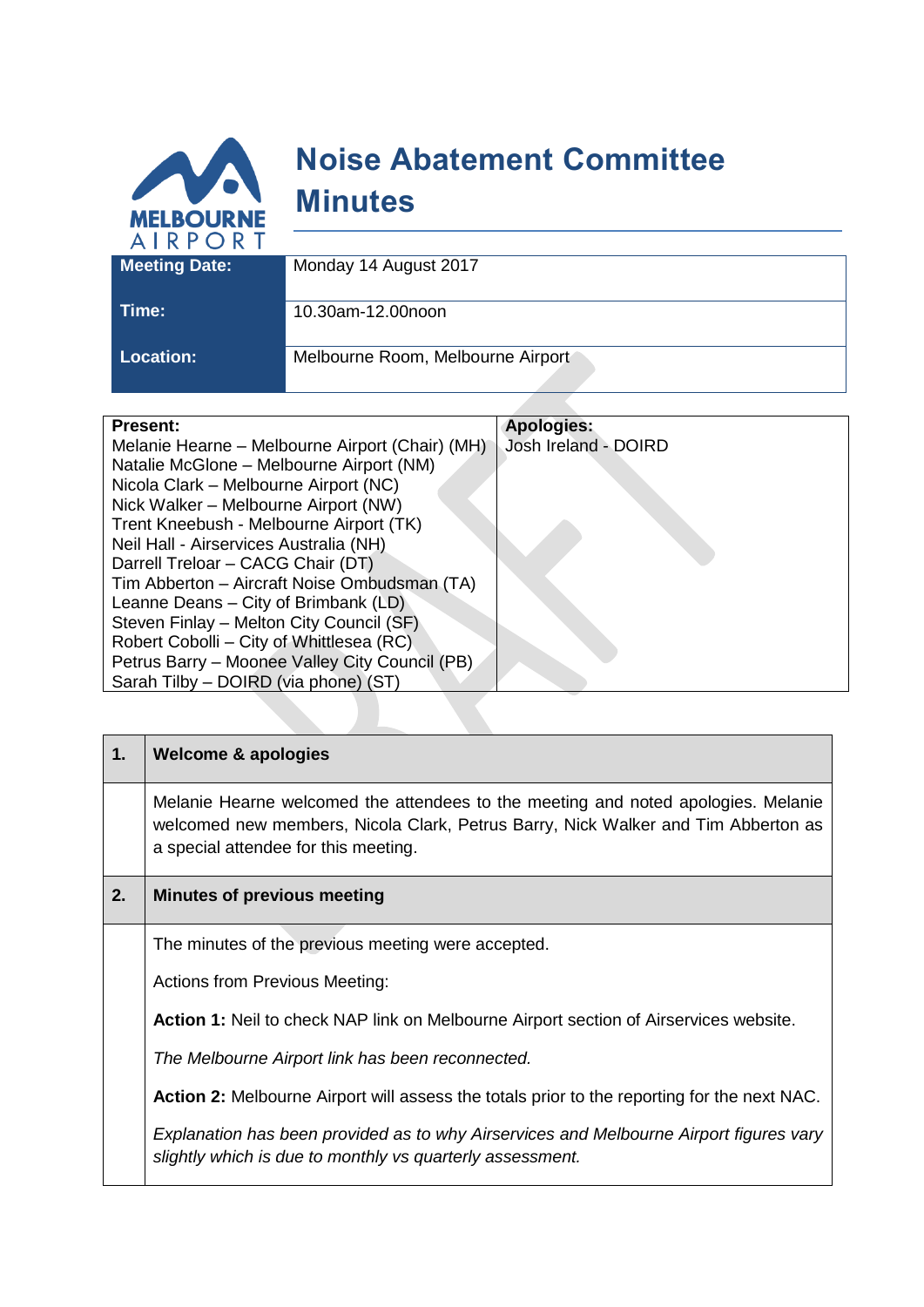| 3. | <b>Airservices Report</b>                                                                                                                                                                                                                                                                                                                                                                                                                                                                  |
|----|--------------------------------------------------------------------------------------------------------------------------------------------------------------------------------------------------------------------------------------------------------------------------------------------------------------------------------------------------------------------------------------------------------------------------------------------------------------------------------------------|
|    | 3.1 RNP Smart Tracking                                                                                                                                                                                                                                                                                                                                                                                                                                                                     |
|    | The new "smart track" route for arrivals on runway 16 has been operational since<br>November 2016. Airservices have made a commitment to provide 12 months of use and<br>complaints, none received since implementation.                                                                                                                                                                                                                                                                   |
|    | March to June use: Approx. 1% of total arrivals                                                                                                                                                                                                                                                                                                                                                                                                                                            |
|    | Not currently linked to Sydney arrivals. RNP equipped aircraft is not high from other<br>Australian airports.                                                                                                                                                                                                                                                                                                                                                                              |
|    | Airlines would benefit from increased use - continued updates to be provided.                                                                                                                                                                                                                                                                                                                                                                                                              |
|    | 3.2 East Keilor Noise Monitoring Installation                                                                                                                                                                                                                                                                                                                                                                                                                                              |
|    | Keilor Village monitoring station no longer compliant with International Standards and<br>required relocation.                                                                                                                                                                                                                                                                                                                                                                             |
|    | Two alternative sites were assessed for a period of three $(3)$ months $ (1)$ Horseshoe<br>Bend Road, Keilor East; and (2) Norwood Drive, Keilor East.                                                                                                                                                                                                                                                                                                                                     |
|    | Norwood Drive was selected as the most appropriate site however had site installation<br>issues with interference from high voltage power lines. In consultation with Moonee<br>Valley City Council, Prospect Reserve was identified as the closest alternate site.<br>Monitoring station is to be installed within the next month.                                                                                                                                                        |
|    | DT raised questions regarding proximity of Prospect Reserve to western flight paths<br>(departures).                                                                                                                                                                                                                                                                                                                                                                                       |
|    | NH explained that new location is closer to arrivals and will capture a good sample of<br>departures, and that it is difficult to have a site which captures a full spread of both.                                                                                                                                                                                                                                                                                                        |
|    | DT raised further question regarding Keilor residents' preferred output of noise monitor.<br>NH explained that residents were seeking more robust and accurate data.                                                                                                                                                                                                                                                                                                                       |
|    | TK and NH indicated that noise monitors are not intended to capture every flight and<br>movement, rather, to provide sufficient noise data that is then combined with<br>surveillance (Air Traffic Control) data to provide Webtrak and noise report or<br>environmental assessment information. Where flights are not picked up by the noise<br>monitor, noise modelling is used instead and cross referenced against flights over the<br>noise monitor to provide accurate noise levels. |
|    | Data from new station to appear on Webtrak in the next month.                                                                                                                                                                                                                                                                                                                                                                                                                              |
|    | 3.3 Online ANIR Reporting                                                                                                                                                                                                                                                                                                                                                                                                                                                                  |
|    | Q2 2017 – 35 complainants decreasing from 52 in Q1.                                                                                                                                                                                                                                                                                                                                                                                                                                        |
|    | 86%<br>complainants<br>regarding<br>the<br>perception<br>that<br>flight<br>οf<br>path<br>were<br>or                                                                                                                                                                                                                                                                                                                                                                                        |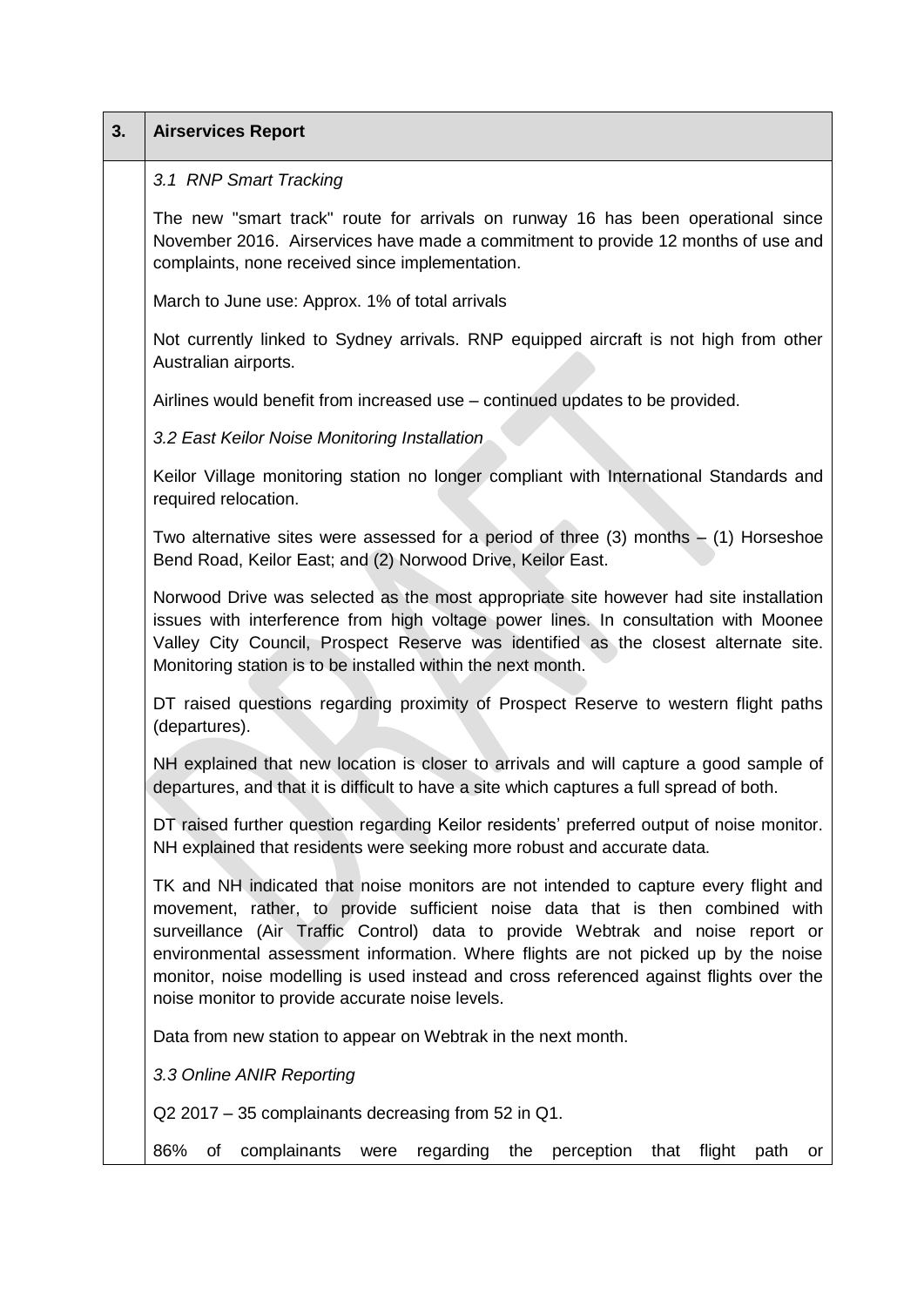movements/altitudes had changed.

NCIS reclassification – all issues at night (i.e. 11pm – 6am) are now classed as "night movements".

LD raised question regarding low numbers of complaint classification and what the results indicate. NH advised that five (5) complaints or more per quarter indicates that further investigation is required.

NM and DT raised issues regarding the objective around complaint reporting and the need for a clearer methodology.

**Action 1: Complaint data workshop to be set up – Melbourne Airport to advise of date.**

**Action 2: Agenda or process of facilitation to be developed for workshop by Melbourne Airport.**

Avondale Heights had the highest number of complainants with four (4). Lalor and West Footscray had three (3) each. Richmond, Thomastown and Westmeadows had two (2) each.

TK questioned Richmond sample and whether this related to Melbourne Airport movements.

**Action 3: Airservices to investigate whether Richmond complaints are related to Runway 34 arrivals.** 

*3.4 Technical Noise Working Group (TNEWG) Update*

- Smart Tracking use was lower than expected with no complaints.
- Any proposed flight path changes will be considered in the early design phase by the TNEWG in the future to ensure the best balance is achieved for efficiency and noise impacts given that safety will always be the primary consideration. This provides an opportunity for air traffic control, the airlines and airport to ensure the best possible noise outcomes are achieved.

TNEWG ongoing consideration of the CACG Noise Abatement Procedures recommendations as follows:

- *That national and international experience with noise abatement is investigated to identify lessons that could be applied at Melbourne Airport with a view to minimizing the negative impact of noise on communities living adjacent the airport.*
- Best practice continues to be discussed at the TNEWG with no specific applications for improvement found to date for Melbourne Airport. The TNEWG will continue to consider, particularly for future runway operations.
- *That the Technical Noise and Environment Working Group be asked to consider if any improvements can be made to lessen the noise impact of departing*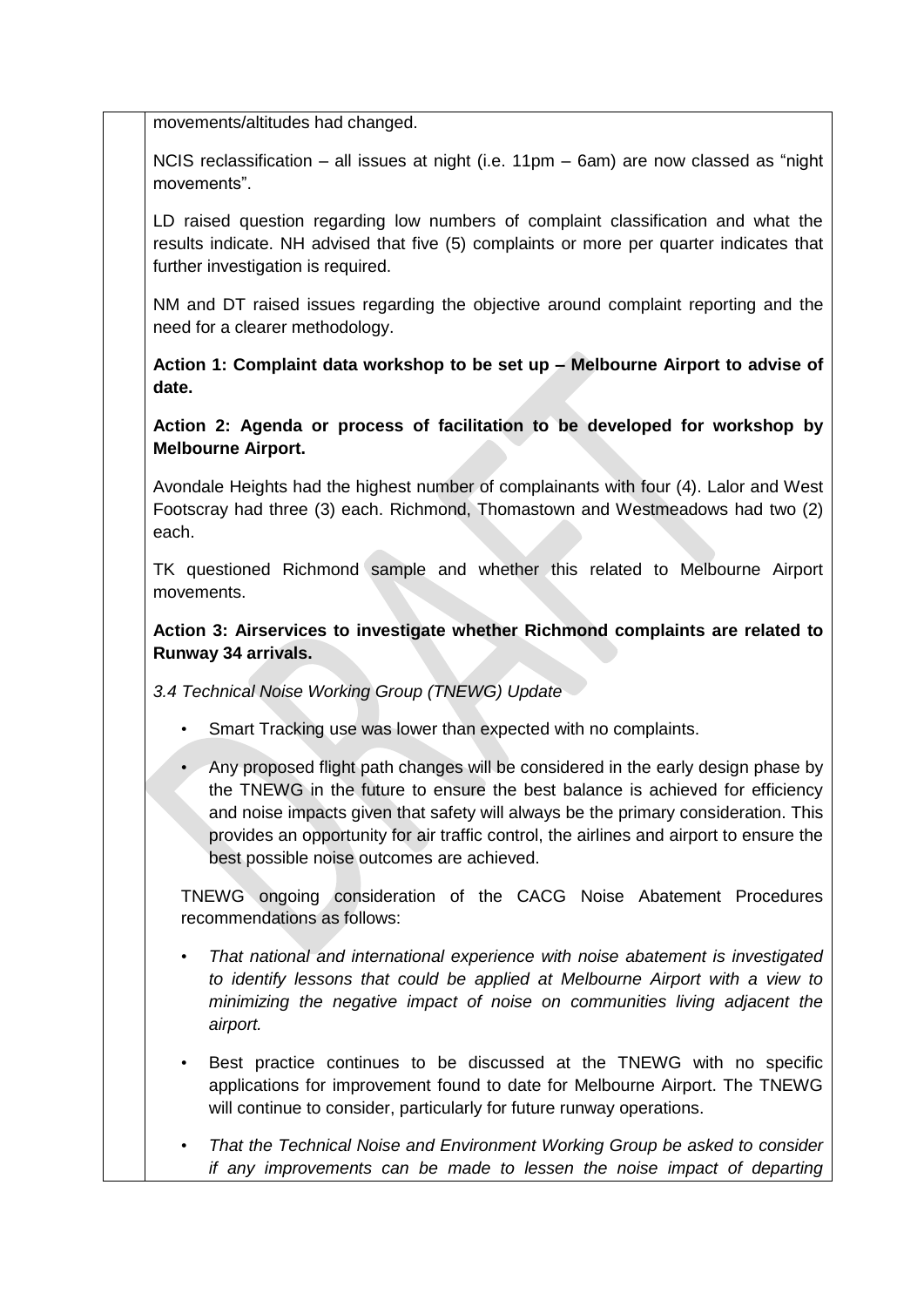*aircraft, as experienced by residents living south of Runway 16, particularly at night.*

- Given that Runway 16 departures are least preferred day and night (except Runway 09 which is rarely used), jets must use full length when departing Runway 16 between 2300 and 0600, and jet noise abatement climb procedures apply to Runway 16 departures the TNEWG believes that we are achieving the best possible outcomes at present. This reflects no change from the previous meeting.
- *That more be done to promote the existence and application of noise abatement procedures at Melbourne Airport, including the availability of online tools to assist residents to understand what is happening and why.*
- Airservices has included a link to noise abatement procedures on the Airservices on-line noise information portal for Melbourne Airport. Airservices and Melbourne Airport would like the CACG to advise what other information they believe may assist the community.
- *That the application of noise abatement procedures at Melbourne Airport be routinely monitored to assess and demonstrate their effectiveness. This may require development of monitoring systems and/or the reporting format.*
- At this stage it is not feasible to capture compliance readily from existing data for regular reports from the noise and flight path monitoring system. Airservices will continue to investigate concerns about compliance through the Noise Complaints and Information Service.

## **4. Melbourne Airport Report**

## *4.1 Monthly noise data by municipality*

Municipality totals:

|      | <b>May-17</b> | <b>Jun-17</b> | <b>Total</b> |
|------|---------------|---------------|--------------|
| 4.0  | 1.0           | 1.0           | 6.0          |
| 1.0  | 2.0           | 3.0           | 6.0          |
| -    | -             | -             | -            |
| 3.0  | 2.0           | 1.0           | 6.0          |
| -    | 2.0           | 3.0           | 5.0          |
| 5.0  | 9.0           | 4.0           | 18.0         |
| 13.0 | 16.0          | 12.0          | 41.0         |
|      |               | Apr-17        |              |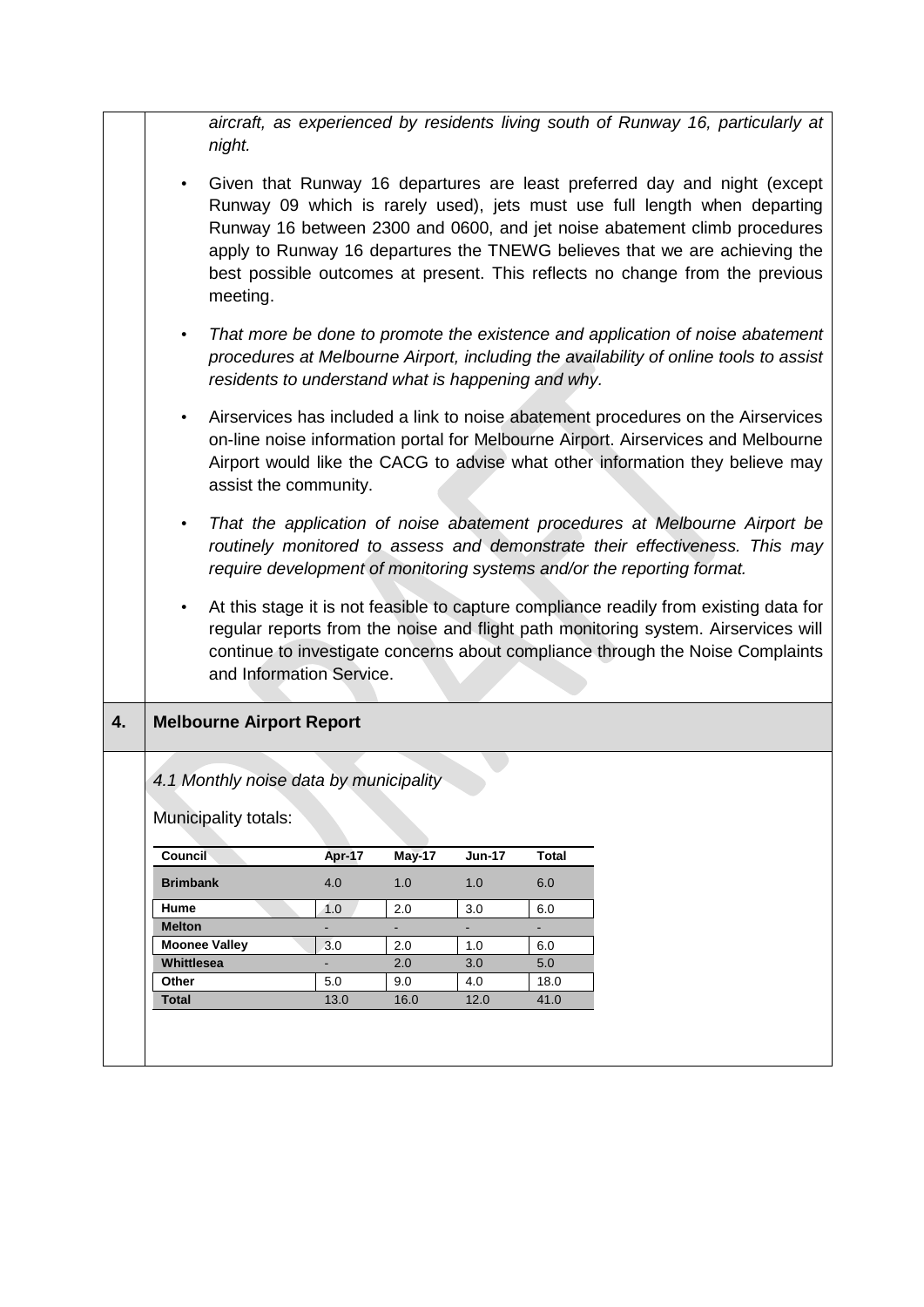|    | 25000<br>80<br>Clients<br>Aircraft Movements<br>20000                                                                                                                                                                            |
|----|----------------------------------------------------------------------------------------------------------------------------------------------------------------------------------------------------------------------------------|
|    | 60<br>15000<br>40<br>10000                                                                                                                                                                                                       |
|    | 20<br>5000<br>$\mathbf 0$<br>0                                                                                                                                                                                                   |
|    | Jan 2015<br>May 2015<br>May 2016<br>Sep 2015<br>Jan 2016<br>Sep 2016<br>Sep 2011<br>Jan 2012<br>May 2012<br>Sep 2013<br>Jan 2013<br>Sep 2013<br>Sep 2013<br>May 2014<br>Sep 2014<br>May 2017<br>Jan 2011<br>Jan 2017<br>May 2011 |
|    |                                                                                                                                                                                                                                  |
|    | Graph: Aircraft movements vs number of clients                                                                                                                                                                                   |
|    |                                                                                                                                                                                                                                  |
|    | 4.2 Ground Based Noise Complaints: None.                                                                                                                                                                                         |
|    | 4.3 Safeguarding update                                                                                                                                                                                                          |
|    |                                                                                                                                                                                                                                  |
|    | Consultation is expected to commence in mid-2018 for the Masterplan and Runway<br>Development Program. Projects are still aligned.                                                                                               |
|    | An update on proposed State Government rezonings was provided:                                                                                                                                                                   |
|    | Consideration of a further site comprising multiple freehold lots within MAEO1 at<br>Upfield (Hume City).                                                                                                                        |
|    | Diggers Rest site - VCAT hearing in May. Settled prior to a hearing. S173<br>$\bullet$                                                                                                                                           |
|    | agreement applies to sites - allows residents to 'opt in' with noise attenuation<br>and notification that there property may be subject to aircraft noise.                                                                       |
| 5. | <b>Reports from other members</b>                                                                                                                                                                                                |
|    |                                                                                                                                                                                                                                  |
|    | 5.1 Planning proposals of potential interest: None.                                                                                                                                                                              |
|    | 5.2 CACG update                                                                                                                                                                                                                  |
|    | DT gave an update on the CACG held on 16 May 2017 in Sydenham.                                                                                                                                                                   |
|    | The open meeting was attended by 10 members of the public and 20 questions were<br>asked and answered. Ms Narelle Belle from the Aircraft Noise Ombudsman also<br>attended and briefly addressed the meeting.                    |
|    | Katherine Kominek from DIRD attended, it is understood that she will be a regular<br>attendee.                                                                                                                                   |
|    | Minutes of the CACG pre-meeting and the open meeting can be found at:<br>http://melbourneairport.com.au/about-melbourne-airport/melbourne-airport-<br>partners/about-cacg/meeting-minutes.html                                   |
| 6. | Any other business                                                                                                                                                                                                               |